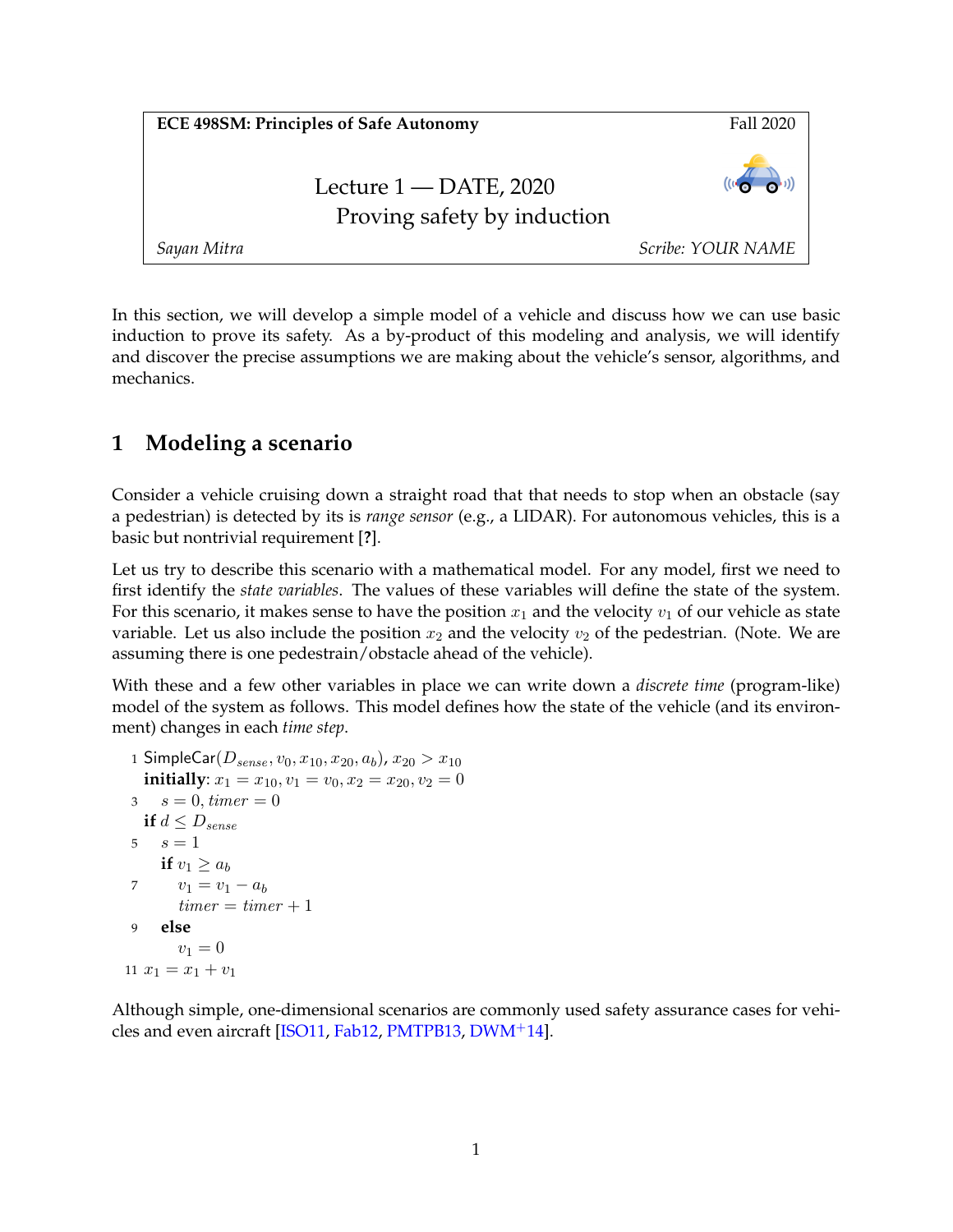### **1.1 Assumptions baked into the model**

#### 1. *Perception.*

- (a) Sensor s detects the obstacle **iff** distance  $d \leq D_{sense}$ . No false-positives, no falsenegatives, no probabilities. This is a very idealized model of a sensor. More realistic sensor specifications will give distances and probabilities specific to detecting particular objects like people, cars, bicycles; detection zone will be directional.
- (b) The pedestrian is known to be moving with constant velocity  $v_0 = 0$  from initial position  $x_{20}$ . This assumption will be heavily used in the safety analysis, but it is not used the vehicle's automatic braking algorithm.
- 2. *No sensing, computation, actuation delay.* The time step in which  $d \leq D_{sense}$  becomes smaller is exactly when the velocity starts to decrease.
- 3. *Mechanics.*
	- (a) Vehicle and pedestrian moving in 1-D lane.
	- (b) Does not go backwards.
	- (c) Perfect discrete kinematic model for velocity and acceleration.
- 4. *Nature of time.*
	- (a) *Discrete time steps.* Each execution of the above function models advancement of time by 1 step. For convenience, here we consider 1 step = 1 second, and hence  $x_1(t + 1) =$  $x_1(t) + v_1(t)$ . If 1 step =  $\Delta$  seconds then we'd have  $x_1(t + 1) = x_1(t) + v_1(t)\Delta$ . Either way, we are not allowed to talk about what happens between  $[t, t + 1]$ .
	- (b) *Atomic steps*<sup>∗</sup> *.* We consider 1 step to be the complete (atomic) execution of the program. We cannot directly talk about the states that the program visits as it executes the individual lines/statements in the program.

# **2 Defining Safety**

#### **2.1 What does safety mean?**

Our modest goal for now is to show that the car does not collide with the pedestrian. That is d := x<sup>2</sup> − x<sup>1</sup> > 0. Such statements about behaviors of a system are called *requirements*.

**Definition 2.1.** *Requirements* are precise statements about what the behaviors of the system should or should not do.

The staement  $d > 0$  is not quite precise, yet. In this case, implicitly we want this requirement  $d > 0$ to hold *always*. Requirements that are supposed to hold *always* or at all times are called *invariants*.

**Definition 2.2.** An *invariant* is a requirement of the form, always A, where A is some condition on the variables of the system.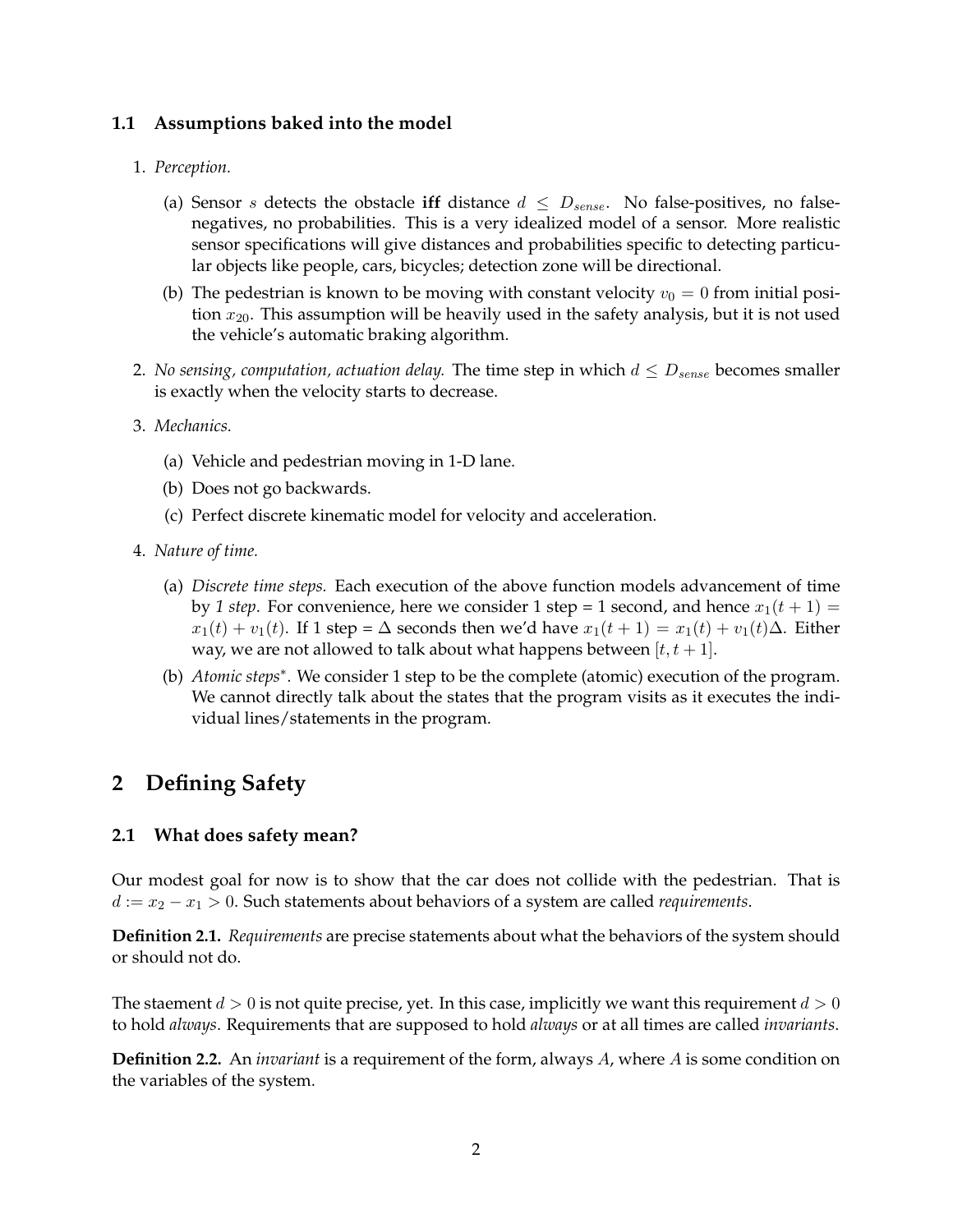For example, we could write the following invariant:

<span id="page-2-0"></span>**Invariant 2.1.**  $\forall t, d(t) > 0$ 

Here we are using the convention that  $d(t)$  is the *valuation* of the state variable at time t. That is,  $d(0) = x_2(0) - x_1(0) = x_{20} - x_{10}$ ,  $d(1)$  is the value of d after the program is executed once,  $d(2)$  after the program is executed a second time, and so on. Similarly we could talk about  $x_1(t)$ ,  $x_1(t + 1)$ , etc.

There is something still missing in Invariant [2.1.](#page-2-0) Notice that SimpleCar is simple, but it still models an infinite family of scenarios—one for each possible tuple of values for the parameters  $D_{sense}, v_0, x_{10}, x_{20}$ , and  $a_b$ . So, our safety claim should really be:

**Invariant 2.2.**  $\forall D_{sense}, v_0, x_{10}, x_{20}, a_b, t: x_{20} > x_{10} \Rightarrow d(t) > 0.$ 

It is easy to see that this statement does not hold. Consider the situation:  $D_{sense} = x_{20} - x_{10} - \varepsilon$ and  $v_0 = x_{20} - x_{10} + \varepsilon$ , for some positive  $\varepsilon$ . Then we have the following behavior:

| $x_1(0) = x_{10}; x_2(0) = x_{20};$           | $d(0) = x_{20} - x_{10} > D_{sense}; v_1(0) = v_0$ |
|-----------------------------------------------|----------------------------------------------------|
| $x_1(1) = x_{10} + v_0; \ \ x_2(1) = x_{20};$ | $d(1) = x_{20} - x_{10} - v_0 = -\varepsilon$      |

which violates Invariant [2.3.](#page-2-1) Clearly, we would want to add some assumptions to Invariant [2.3](#page-2-1) so that the modified version of it holds.

<span id="page-2-1"></span>**Invariant 2.3.**  $\forall D_{sense}, v_0, x_{10}, x_{20}, a_b, t$ : *if*  $x_{20} > x_{10}$  *and* some assumptions on  $D_{sense}$ ,  $v_0$ ,  $x_{10}$ ,  $x_{20}$ ,  $a_b$  hold *then*  $d(t) > 0$ *.* 

Identifying these assumptions will be a key product of the safety analysis enterprise.

**Remark 2.1.**  $x_1(1) = x_{10} + v_0$  because at the beginning of step 1,  $d = d(0) > D_{sense}$ . This is a subtle point related to atomic execution of our program model described earlier  $4(b)$ . Notice also that at the end of step 1,  $d = d(1) = -\varepsilon < D_{sense}$ , but by that time it is too late.

## **3 Explicit model of the scenario**

```
1 SimpleCar(D_{sense}, v_0, x_{10}, x_{20}, a_b), x_{20} > x_{10}initially: x_1(0) = x_{10}, v_1(0) = v_0, x_2(0) = x_{20}, v_2(0) = 03 s(0) = 0, timer(0) = 0d(t) = x_2(t) - x_1(t)5 if d(t) \leq D_{sense}s(t+1) = 17 if v_1(t) \ge a_bv_1(t + 1) = v_1(t) - a_b9 timer(t + 1) = timer(t) + 1else
11 v_1(t+1) = 0timer(t + 1) = timer(t)13 else
```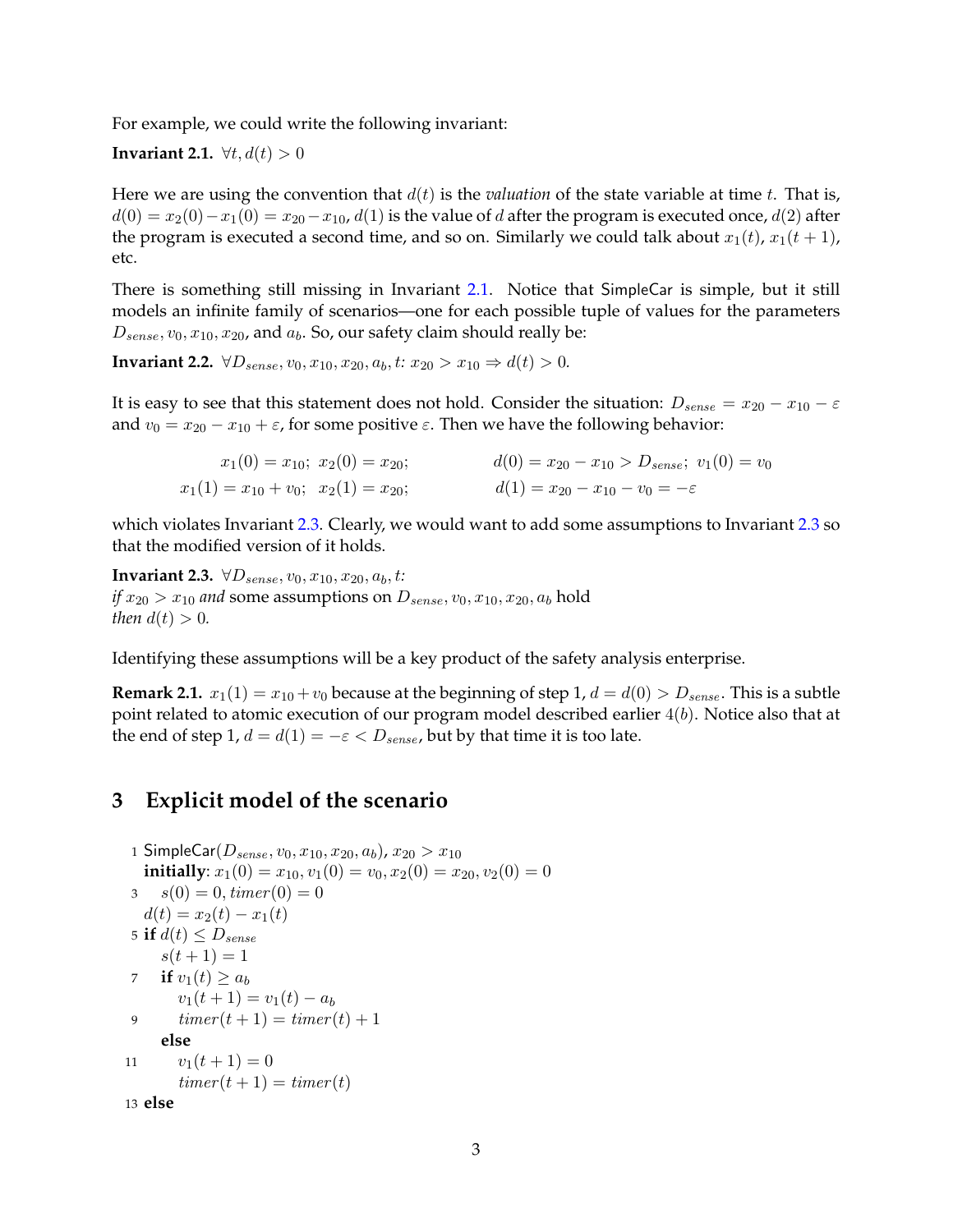$s(t + 1) = 0$ 15  $v_1(t+1) = v_1(t)$  $timer(t + 1) = timer(t)$ 17  $x_1(t+1) = x_1(t) + v_1(t)$ 

Let us call this model A. Notice that fixing values of  $D_{sense}$ ,  $v_0$ ,  $x_{10}$ ,  $x_{20}$ ,  $a_b$ , the above function defines for any possible state (*prestate*)— $x_1(t)$ ,  $x_2(t)$ ,  $v_1(t)$ ,  $s(t)$ —a unique *poststate*  $x_1(t+1)$ ,  $x_2(t+$ 1),  $v_1(t + 1)$ ,  $s(t + 1)$ . This is because the function is *deterministic*. There is no uncertainty. We will have a lot more to say about uncertainties, nondeterminism, and probabilities later in this course.

An *execution* of A is a sequence of states  $\alpha = \mathbf{x}(0), \mathbf{x}(1), \dots$ , where (a)  $\mathbf{x}(0)$  satisfies the initially statement and (b) for each t,  $\mathbf{x}(t)$  and  $\mathbf{x}(t + 1)$  are related according to the function defined by SimpleCar.

For any state x or  $\mathbf{x}(t)$  of A, we refer to the corresponding components by  $\mathbf{x}.x_1, \mathbf{x}.v_1, \mathbf{x}.s$ , etc., and  $\mathbf{x}(t).x_1, \mathbf{x}(t).y_1, \mathbf{x}(t).s$ , etc., respectively.

Now that we have defined the model  $A$  explicitly and everything is absolutely precise, we can make some symbols implicit for the sake of brevity. Invariant [2.3](#page-2-1) can be rewritten more succinctly as

**Invariant 3.1.** *if*  $x_{20} > x_{10}$ *, then over any execution*  $\mathbf{x}(0), \mathbf{x}(1), \dots \mathbf{x}(t)$  *of*  $\mathcal{A}, \mathbf{x}(t) \, d > 0$ *.* 

When we say  $x_{20} > x_{10} \Rightarrow d > 0$  this is really what we mean.

### **4 Safety analysis**

<span id="page-3-1"></span>**Assumption 4.1.**  $D_{sense} \geq v_0^2/a_b$ 

<span id="page-3-0"></span>**Invariant 4.1.** *Over all executions of A, timer* +  $v_1/a_b \le v_0/a_b$ *.* 

*Proof.* Base case.

$$
timer(0) + v_1(0)/a_b = 0 + v_0/a_b.
$$

Inductive step. We assume that for a given t,  $timer(t) + v_1(t)/a_b \le v_0/a_b$  *(induction hypothesis)* and we have to show that  $\text{time}(t + 1) + v_1(t + 1)/a_b \le v_0/a_b$ . There are really three cases to consider based on the three branches of the SimpleCar program.

if  $d(t) \leq D_{sense}$  and  $v_1(t) \geq a_b$ . From line 7-9,

$$
timer(t+1) + v_1(t+1)/a_b
$$
  
=  $timer(t) + 1 + (v_1(t) - a_b)/a_b$   
=  $timer(t) + v_1(t)/a_b$   
 $\leq v_0/a_b.$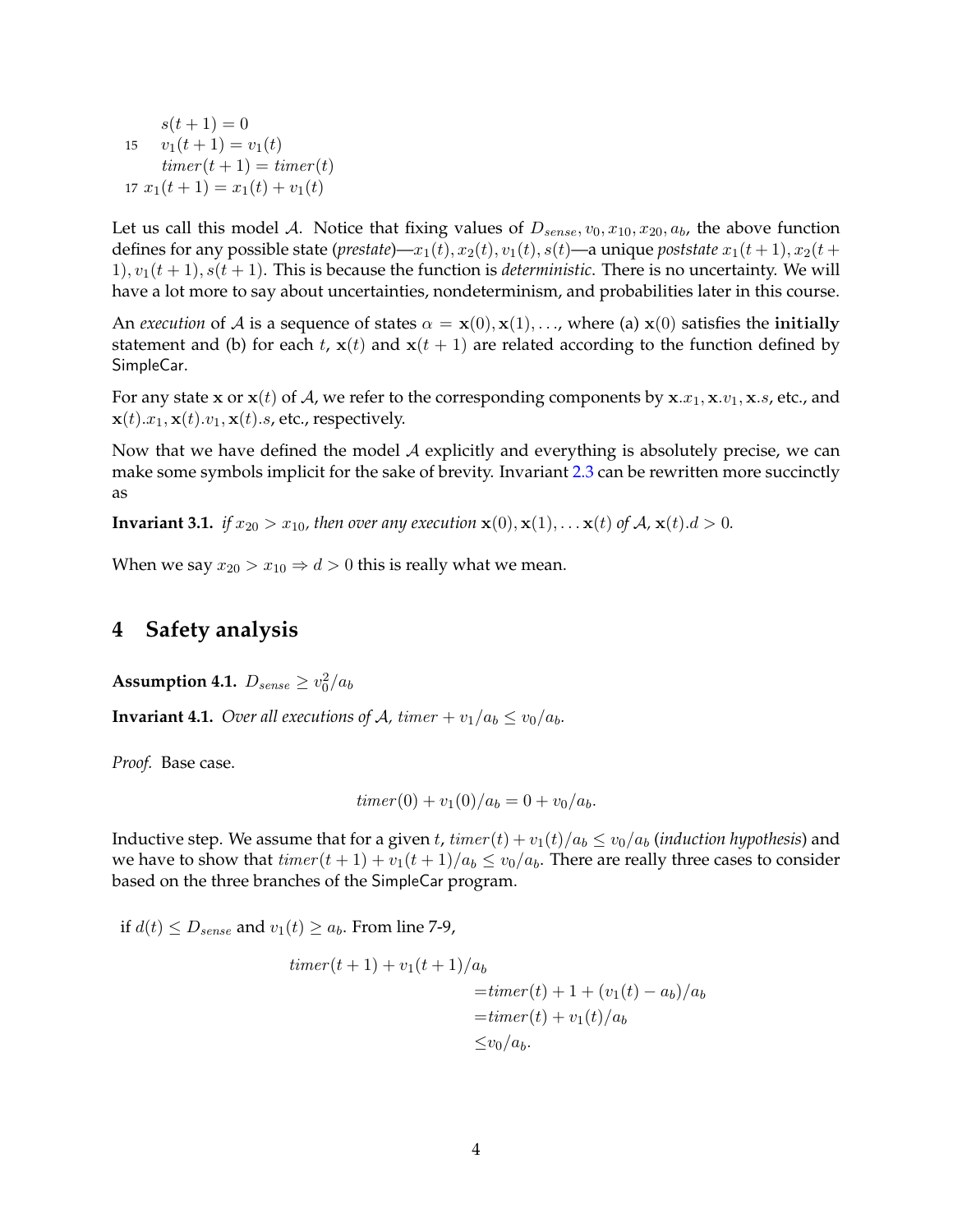if  $d(t) \leq D_{sense}$  and  $v_1(t) < a_b$ . From line 11,  $timer(t+1) + v_1(t+1) = timer(t) + 0 \leq v_0/a_b$ . Why? Because from the induction hypothesis we know:

$$
timer(t) + v_1(t)/a_b \le v_0/a_b
$$
  

$$
timer(t) \le (v_0 - v_1(t))/a_b
$$
  

$$
\le v_0/a_b.
$$

Last step holds because  $\forall t, v_1(t) \geq 0$  (This is an invariant which can be proved first). We also know that in this case  $v_1(t) < a_b$ , but that fact is not used.

if  $d(t) > D_{sense}$ . This is the simplest case as  $v_1(t+1) = v(t)$  and  $timer(t+1) = timer(t)$ , it follows that  $timer(t + 1) + v_1(t + 1)/a_b \le v_0/a_b$  from induction hypothesis.

 $\Box$ 

Since  $v_1 \geq 0$  is also an invariant of A, from Invariant [4.1,](#page-3-0) the following invariant is implied.

<span id="page-4-1"></span>**Invariant 4.2.** *Over all executions of A, timer*  $\leq v_0/a_b$ *.* 

**Exercise 4.1.** Can you prove Invariant [4.2](#page-4-1) using the inductive method used to prove invartiant [4.1?](#page-3-0)

At this point most of you can probably "see" this line of reasoning: Since  $v_1(t) \le v_0$ , the total distance the vehicle traverses while the condition  $v_1 \ge a_b$  holds is at most  $v_0 \times v_0/a_b$ . Therefore, if  $x_{20}-x_{10}\geq D_{sense}>v_0^2/a_b$ , then the vehicle comes to a halt before the  $d$  drops down to  $0.$ 

Here is a candidate invariant:

<span id="page-4-2"></span>**Invariant 4.3.** Over all executions of A, if  $x_{20} - x_{10} \ge D_{sense}$  and  $D_{sense} > v_0^2/a_b$  then  $d > 0$ .

**Exercise 4.2.** Can you prove Invariant [4.3](#page-4-2) using the inductive method used to prove invartiant [4.1](#page-3-0) and any of the invariants proved earlier? If you cannot prove this invariant directly, then prove other intermediate invariants or strengthen the assumptions to prove safety, i.e.,  $d > 0$ .

**Exercise 4.3.** Let us introduce some delay in the sensing-computaion-actuation pipeline, say  $T_{react}$ . This could model cognitive delay of a human driver or processing delay in electronics and computers. (a) Create a new version of SimpleCar that introduces exactly  $T_{react}$  delay from the time of sensing. (b) Create another model that introduces *at most* T<sub>react</sub> delay.

**Exercise 4.4.** How should Assumption [4.1](#page-3-1) be updated to maintain safety with the exact delay model?

**Exercise 4.5.** Allow the pedestrian to move with a range of non-zero velocities  $v_2 \in [v_{2min}, v_{2max}]$ . How should Assumption [4.1](#page-3-1) be updated to maintain safety with the exact delay model?

## **5 A simulator for the scenario**

## **References**

<span id="page-4-0"></span>[DWM+14] Parasara Sridhar Duggirala, Le Wang, Sayan Mitra, Mahesh Viswanathan, and César A. Muñoz. Temporal precedence checking for switched models and its application to a parallel landing protocol. In *FM'14: Proceedings of the 19th International Symposium on Formal Methods*, pages 215–229. Springer, 2014.